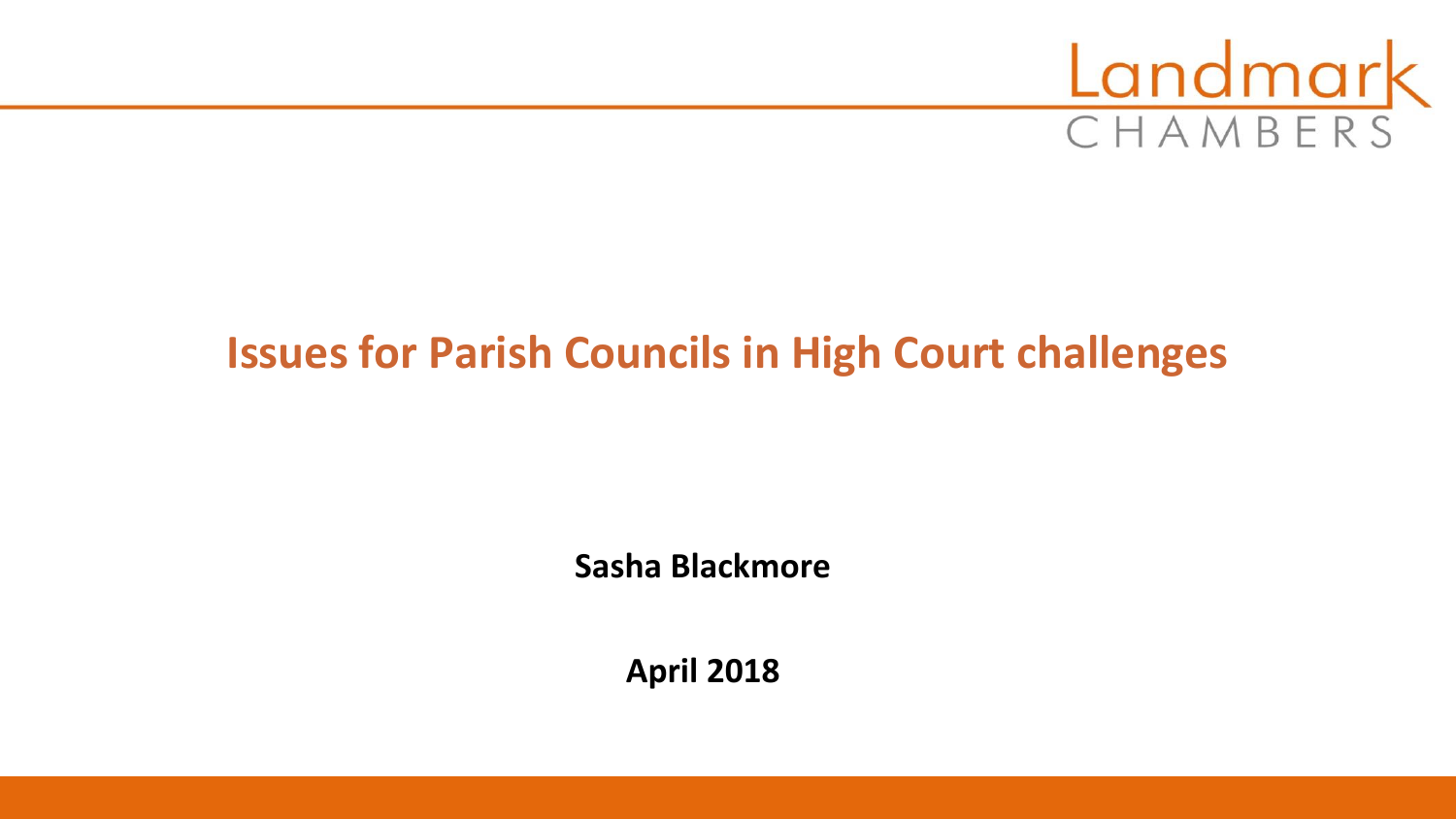## **Overview: Issues for Parish Councils in High Court challenges**

- A. Issues in Getting Started
- B. Issues in Making a Claim
- C. Issues at Oral Permission Hearings
- D. Issues Post Permission and Substantive Hearings
- E. Issues following a Hearing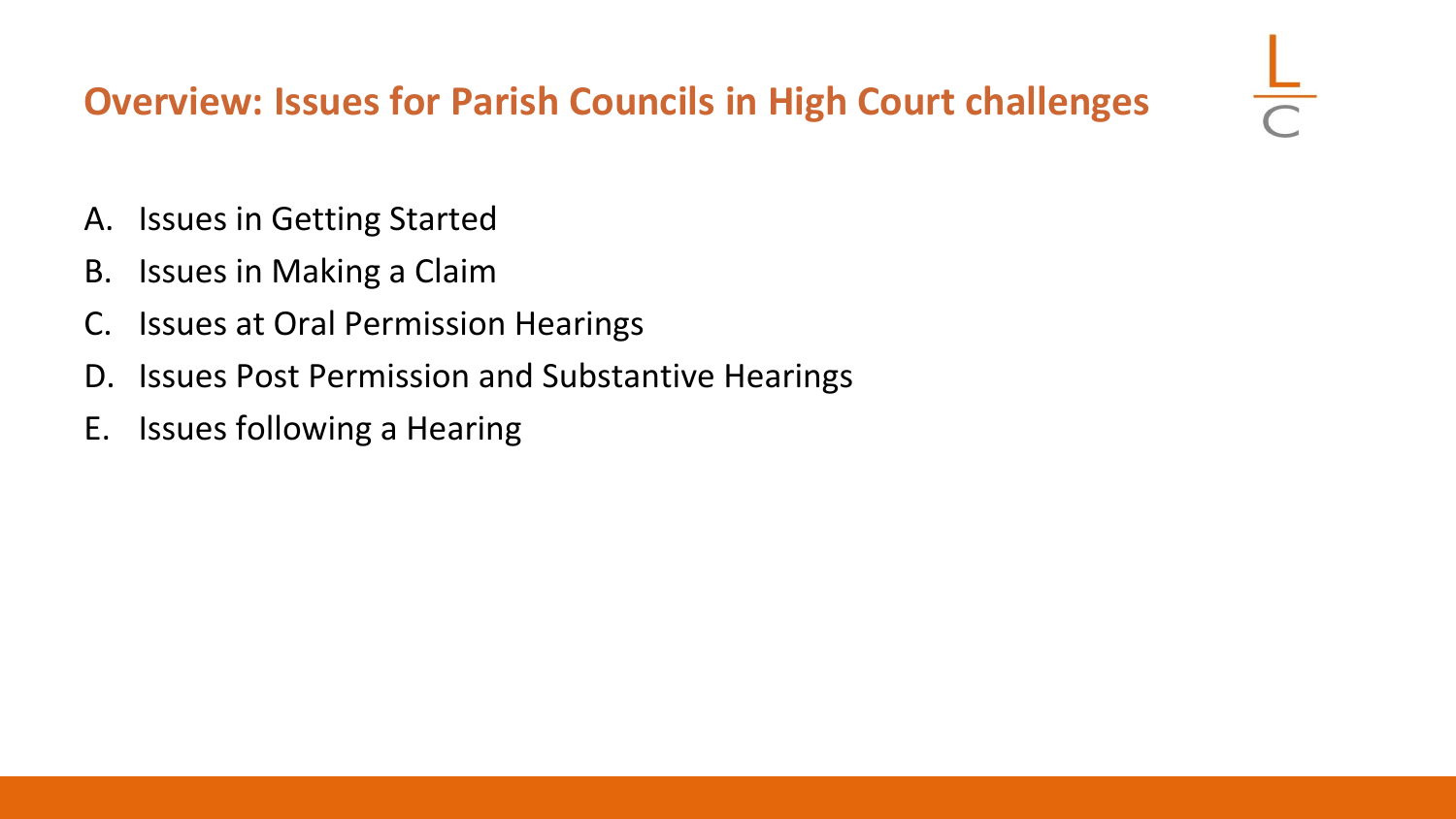### **A. Issues in Getting Started**

- 1. Identifying if you have a claim
- 2. Bringing together a team
- 3. Pre-Action steps: compliance/non-compliance with the PAP ("Pre Action Protocol" process)
- 4. Pre-action specific disclosure?
- 5. EIR and FOIA requests?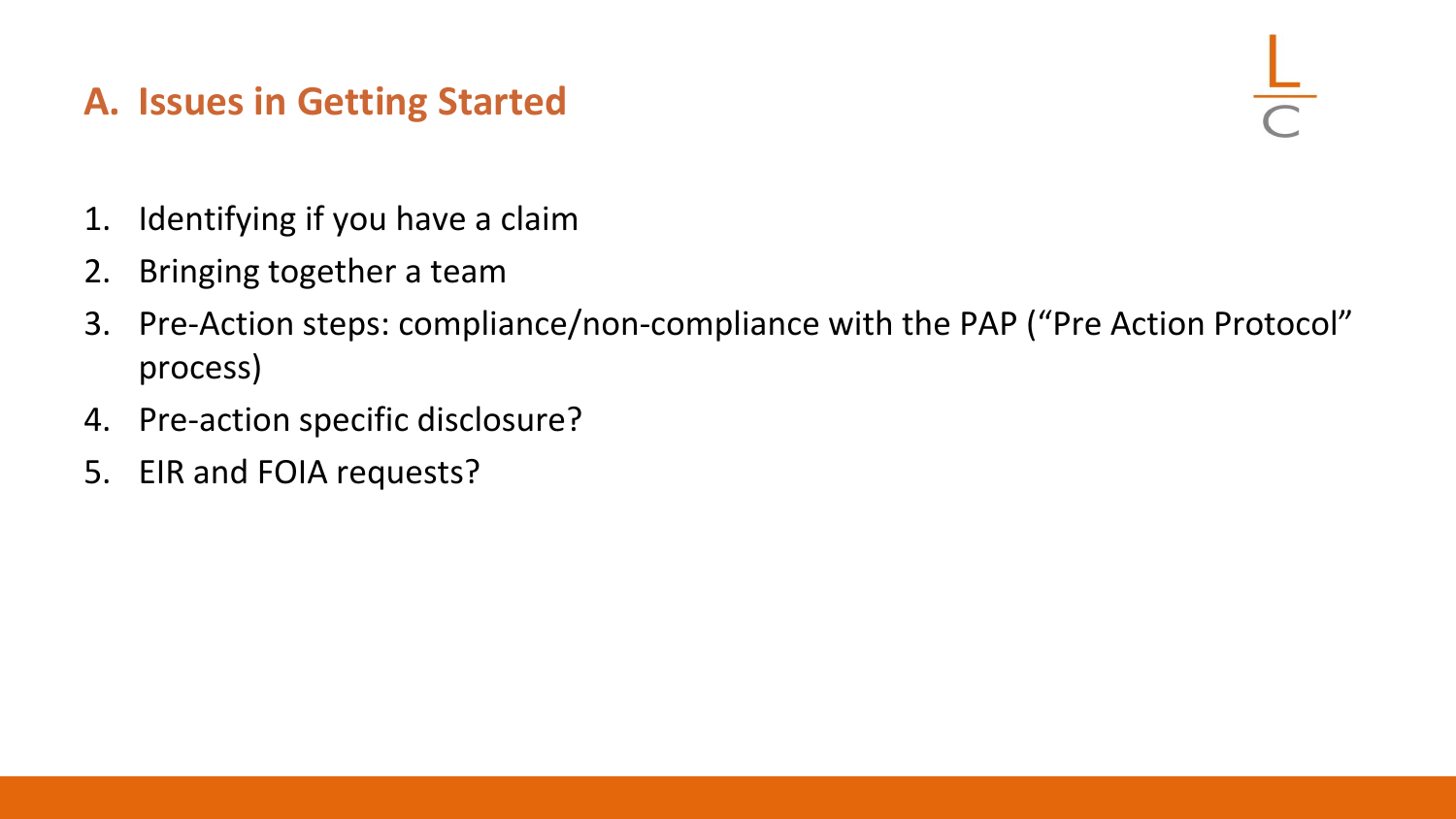### **B. Issues in Making A Claim**

- The claim form key points:
	- Identify Claimant or Claimants (NB costs)
	- Facts and Grounds
	- Identify decision challenged
	- Identify relief sought
	- Identify Interested Parties
	- Other Orders?
	- Aarhus Costs Caps…. What are they? Who Qualifies? How do we get one?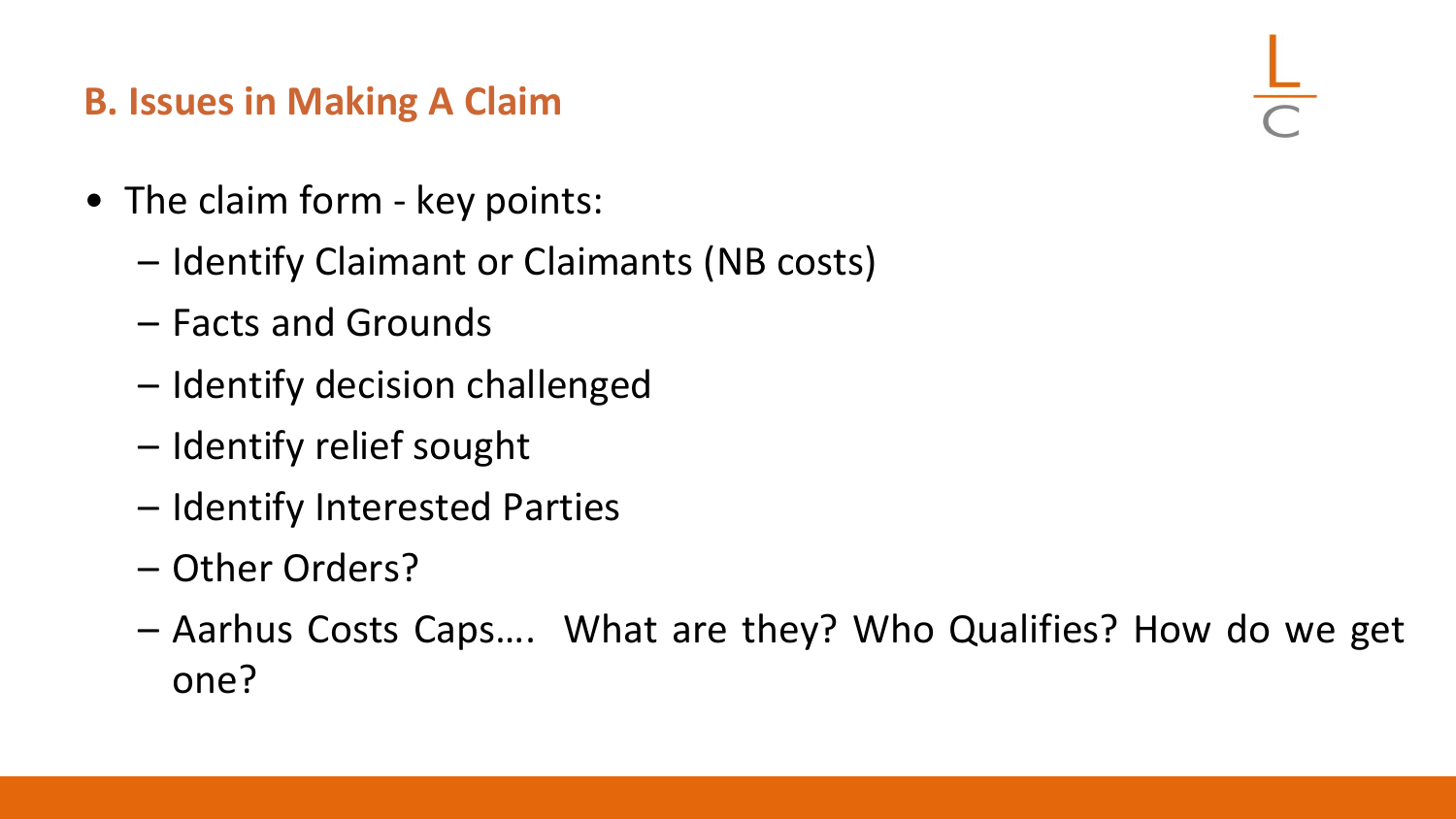### **B. What is an Aarhus Costs Cap? (1)**

- An "Aarhus Costs Cap" is a specific term used to define a type of costs cap which the CPR gives to some parties bringing some environmental claims
- The definition is in CPR r.45.41
- defines an 'Aarhus Convention Claim' as follows:
	- *(a) "Aarhus Convention claim" means a claim brought by one or more members of the public—*

*(i) by judicial review or review under statute which challenges the legality of any decision, act or omission of a body exercising public functions, and which is within the scope of Article 9(1) or 9(2) of the UNECE Convention on Access to Information, Public Participation in Decision-Making and Access to Justice in Environmental Matters done at Aarhus, Denmark on 25 June 1998 ("the Aarhus Convention"); or*

*(ii) by judicial review which challenges the legality of any such decision, act or omission and which is within the scope of Article 9(3) of the Aarhus Convention;*

*(b) references to a member or members of the public are to be construed in accordance with the Aarhus Convention.*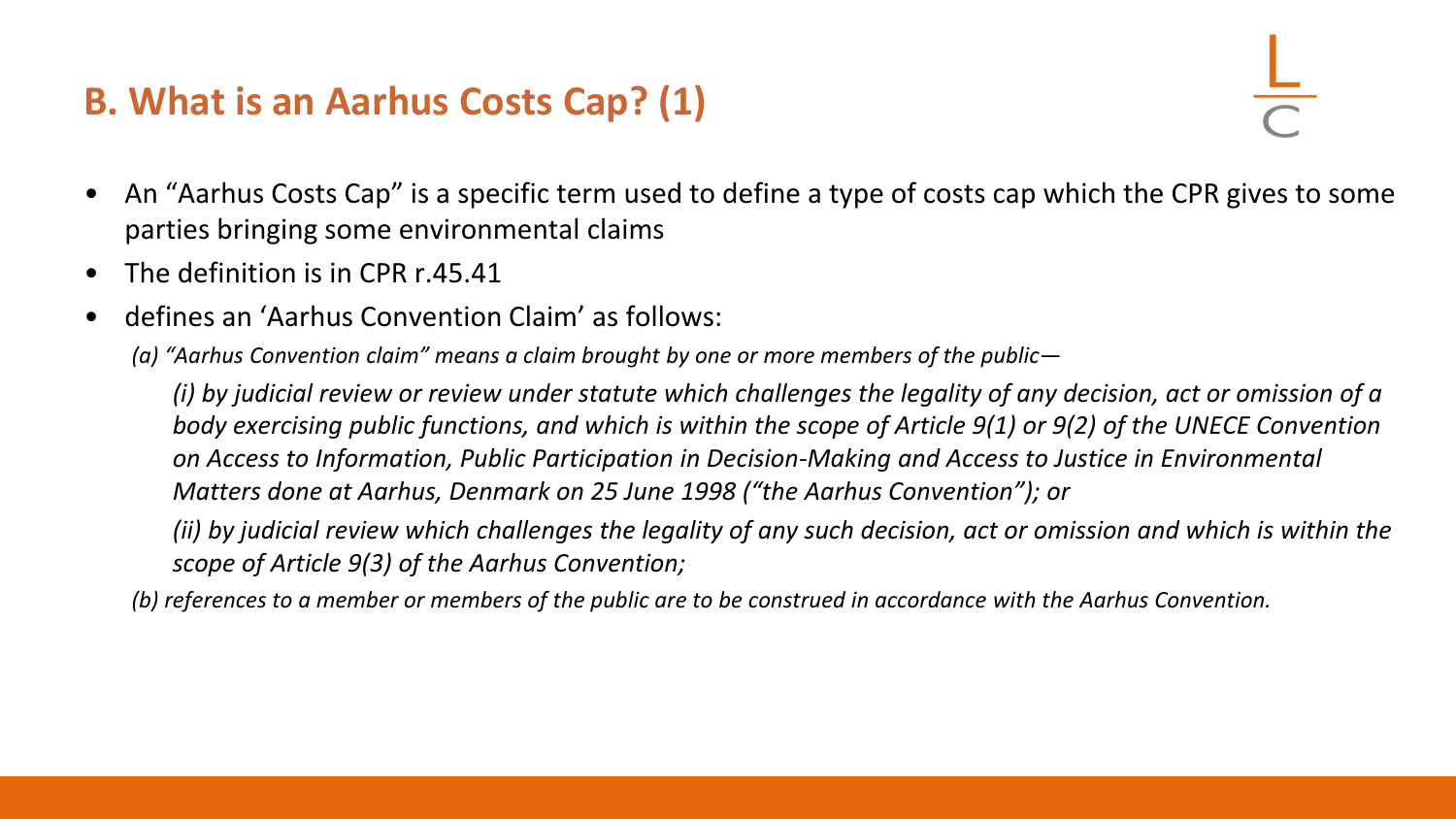### **B. What is an Aarhus Costs Cap? (2)**

• The cost cap is set out at CPR r.45.43:

*(1) Subject to rules 45.42 and 45.45, a claimant or defendant in an Aarhus Convention claim may not be ordered to pay costs exceeding the amounts in paragraph (2) or (3) or as varied in accordance with rule 45.44.*

*(2) For a claimant the amount is—*

*(a) £5,000 where the claimant is claiming only as an individual and not as, or on behalf of, a business or other legal person;*

*(b) £10,000 in all other cases.*

*(3) For a defendant the amount is £35,000.*

• CPR r.45.42(1) provides that:

*Subject to paragraph (2), rules 45.43 to 45.45 apply where a claimant who is a member of the public has—*

*(a) stated in the claim form that the claim is an Aarhus Convention claim; and*

*(b) filed and served with the claim form a schedule of the claimant's financial resources which takes into account any financial support which any person has provided or is likely to provide to the claimant and which is verified by a statement of truth*

• Therefore, a claimant may not obtain the benefit of a costs cap unless they have filed and served a schedule of their financial resources as specified.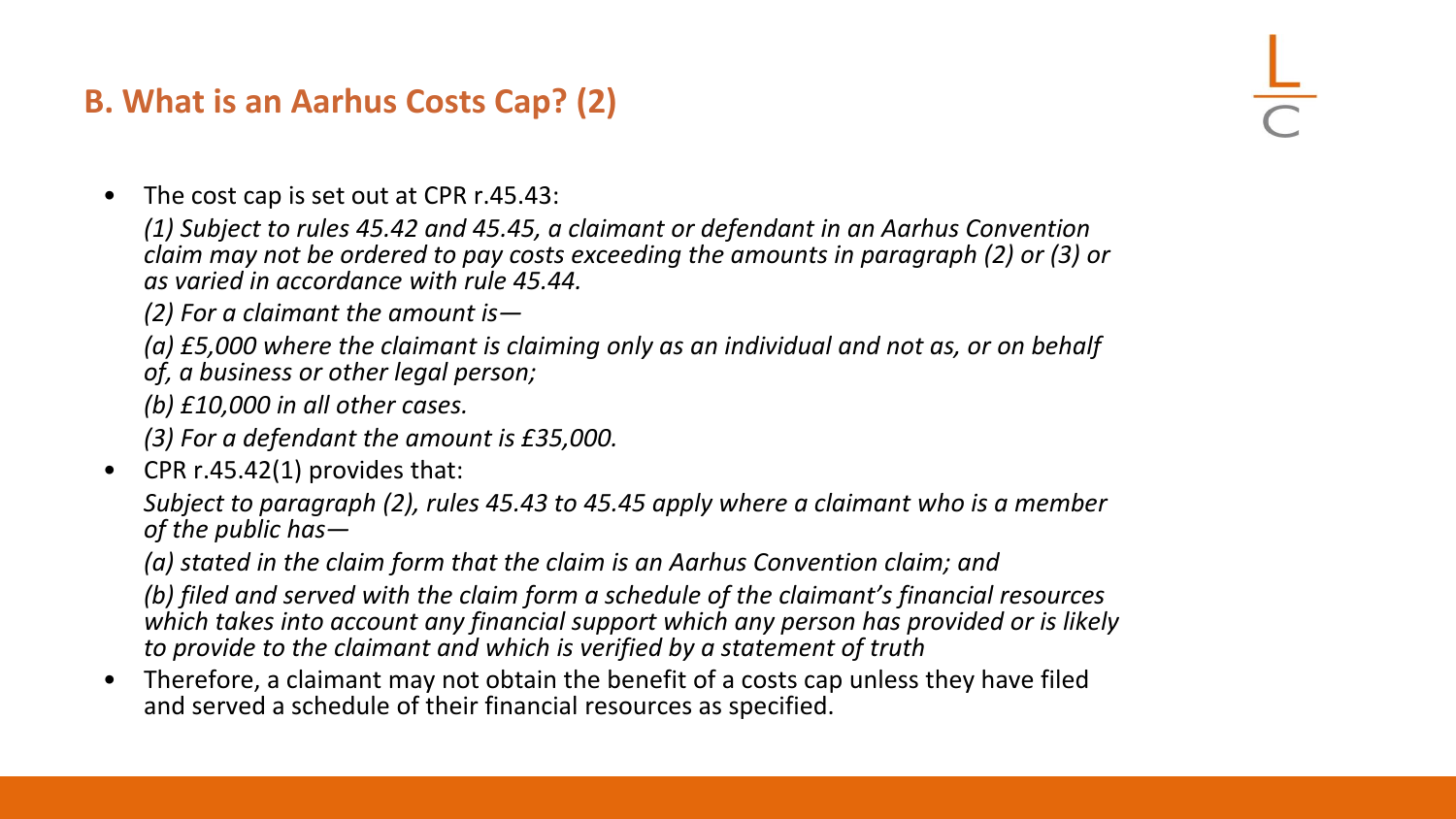### **B. But I heard that….**

- Various changes over the last few years altering what an "Aarhus Costs Cap" *means.*
- a) public authorities no longer benefit … *but best view is Parish Councils do*;
- b) Amended Rules give a power to vary the costs cap previously was fixed
- c) Amended Rules require claimants to file and serve schedule of financial resources;
- d) New Amended Rules amend this further
- e) Amended Rules provide multiple parties are treated individually
- f) Amended Rules provide that *certain* statutory reviews fall within scope
- g) Amended Rules have changed that a defendant can challenge Aarhus Convention costs protection on the standard, rather than indemnity basis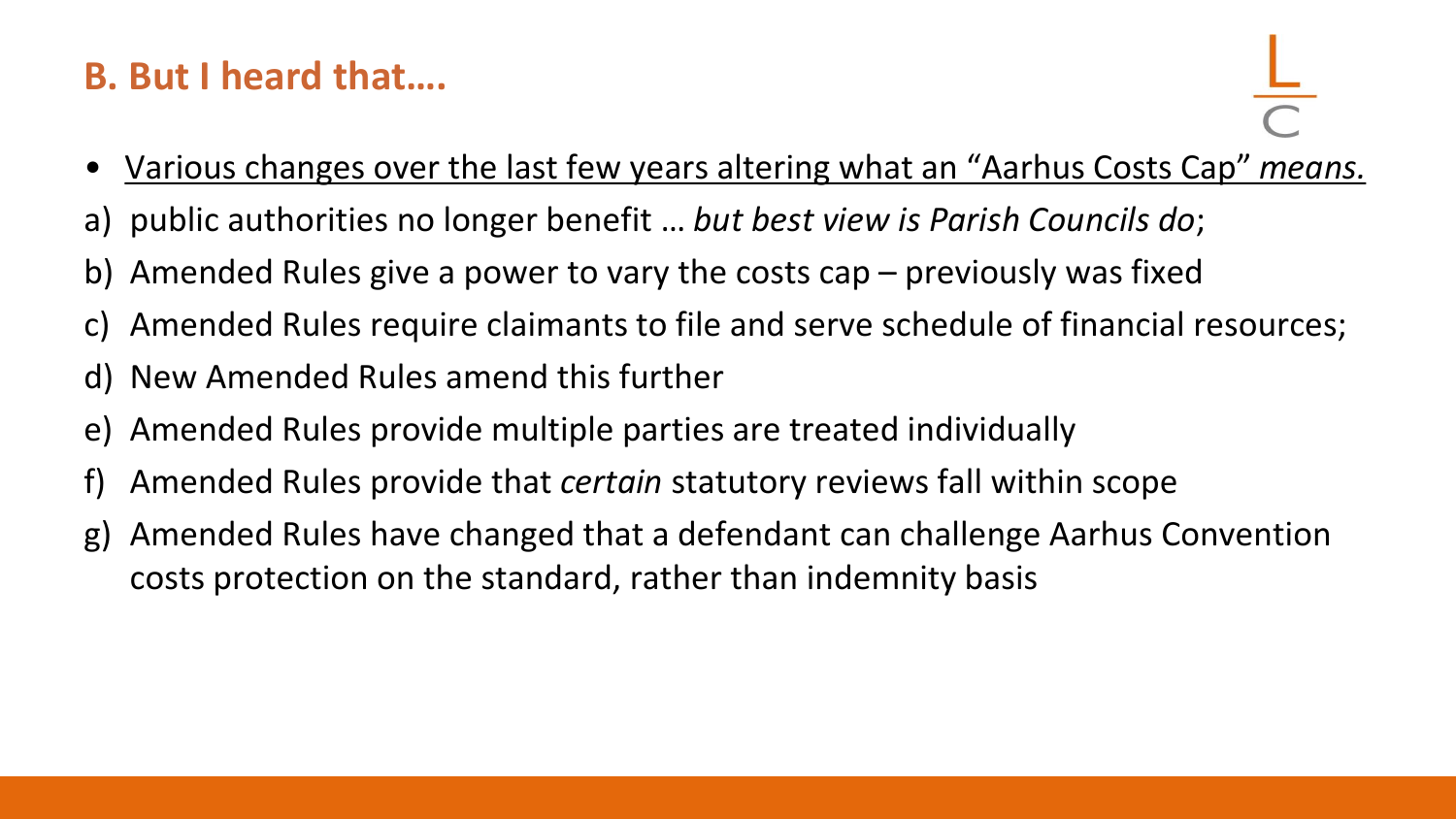### **B. What Does All This Mean? (1)**

- Firstly, to qualify for an "Aarhus Costs Cap", the claim has to be brought by **'**one or more members of the public'.
- Rules now seek to exclude public authorities from the scope of protection (contrary to in *R (HS2 Action Alliance Ltd) v Secretary of State for Transport* [2015] EWCA Civ 203; see In ACCC/C/2014/100 and 101 )
- Current view : Parish Councils included. Arhus Compliance Committee (ACC) consider community councils in Scotland are within "public" (ACCC/C/2012/68)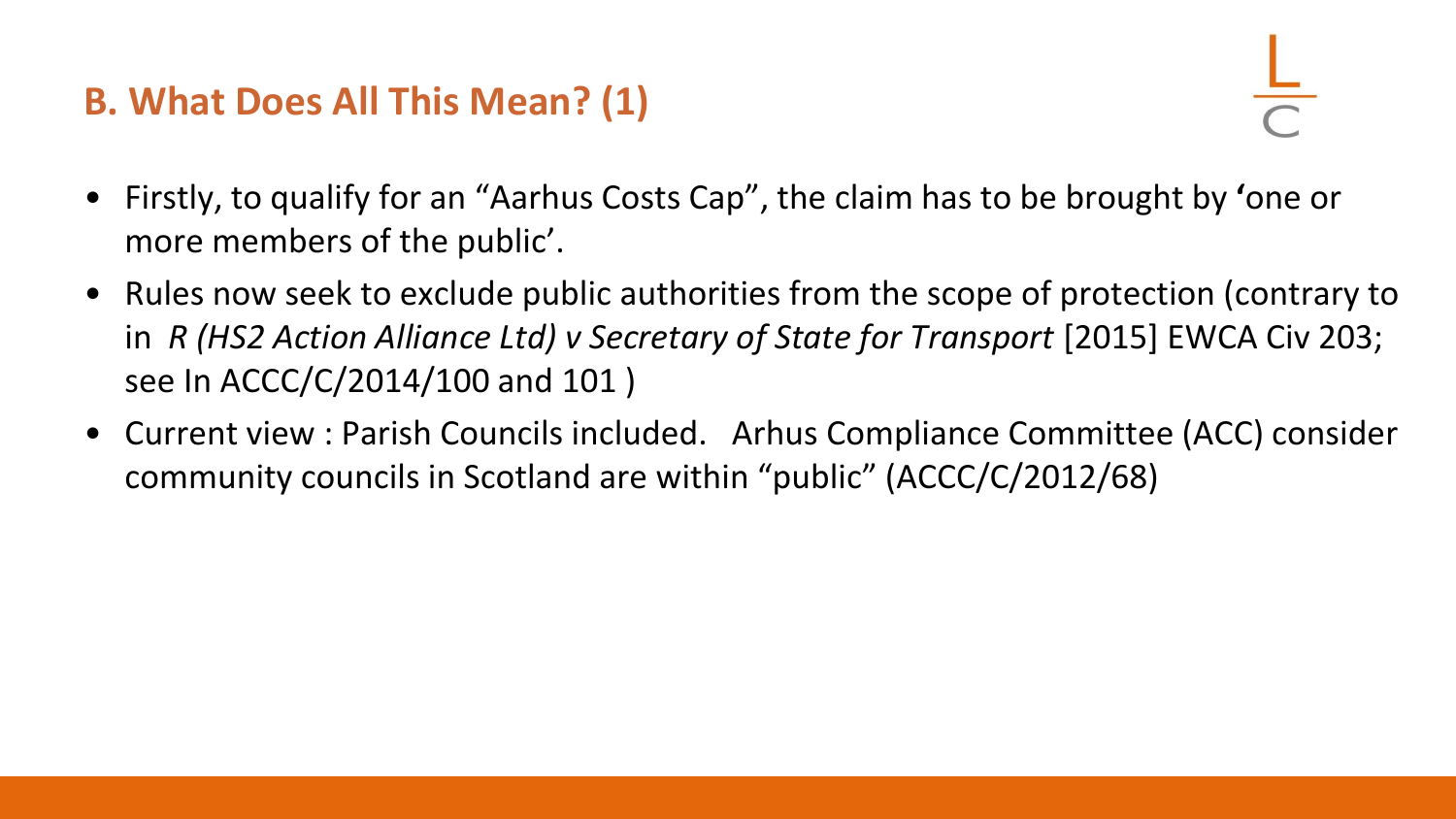### **B. What Does All This Mean? (2)**

- Secondly, it means you have to give a "*schedule of the claimant's financial resources which takes into account any financial support which any person has provided or is likely to provide to the claimant and which is verified by a statement of truth"*
- A claimant has to provide:
	- a schedule of the claimant's financial resources, verified by a statement of truth
	- the claimant's significant assets, liabilities, income and expenditure;
	- details of the aggregate amount of any financial support which any person has provided or is likely to provide to the claimant
- BUT…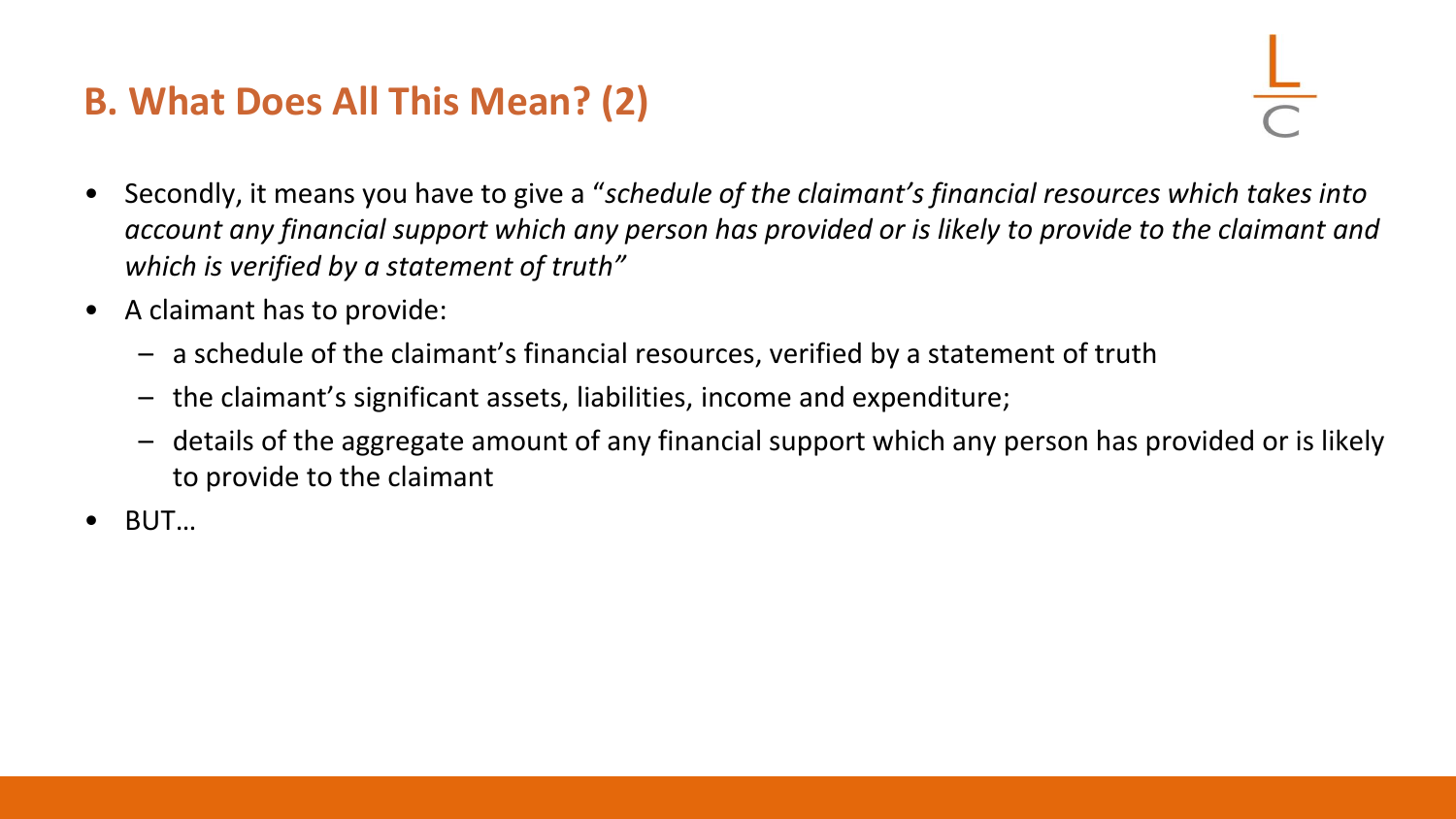### **B. What Does All This Mean? (3)**

- To vary a cap, the Court will consider whether proceedings will be considered 'prohibitively expensive' if their likely costs, including court fees, fail either the subjective or objective tests:
	- subjective test: do the likely costs exceed the financial resources of the claimant?
	- objective test: are the likely costs objectively unreasonable having regard to the factors at r.45.44(3)(b)?
	- (i) the situation of the parties;
	- (ii) whether the claimant has a reasonable prospect of success;
	- (iii) the importance of what is at stake for the claimant;
	- (iv) the importance of what is at stake for the environment;
	- (v) the complexity of the relevant law and procedure; and
	- (vi) whether the claim is frivolous.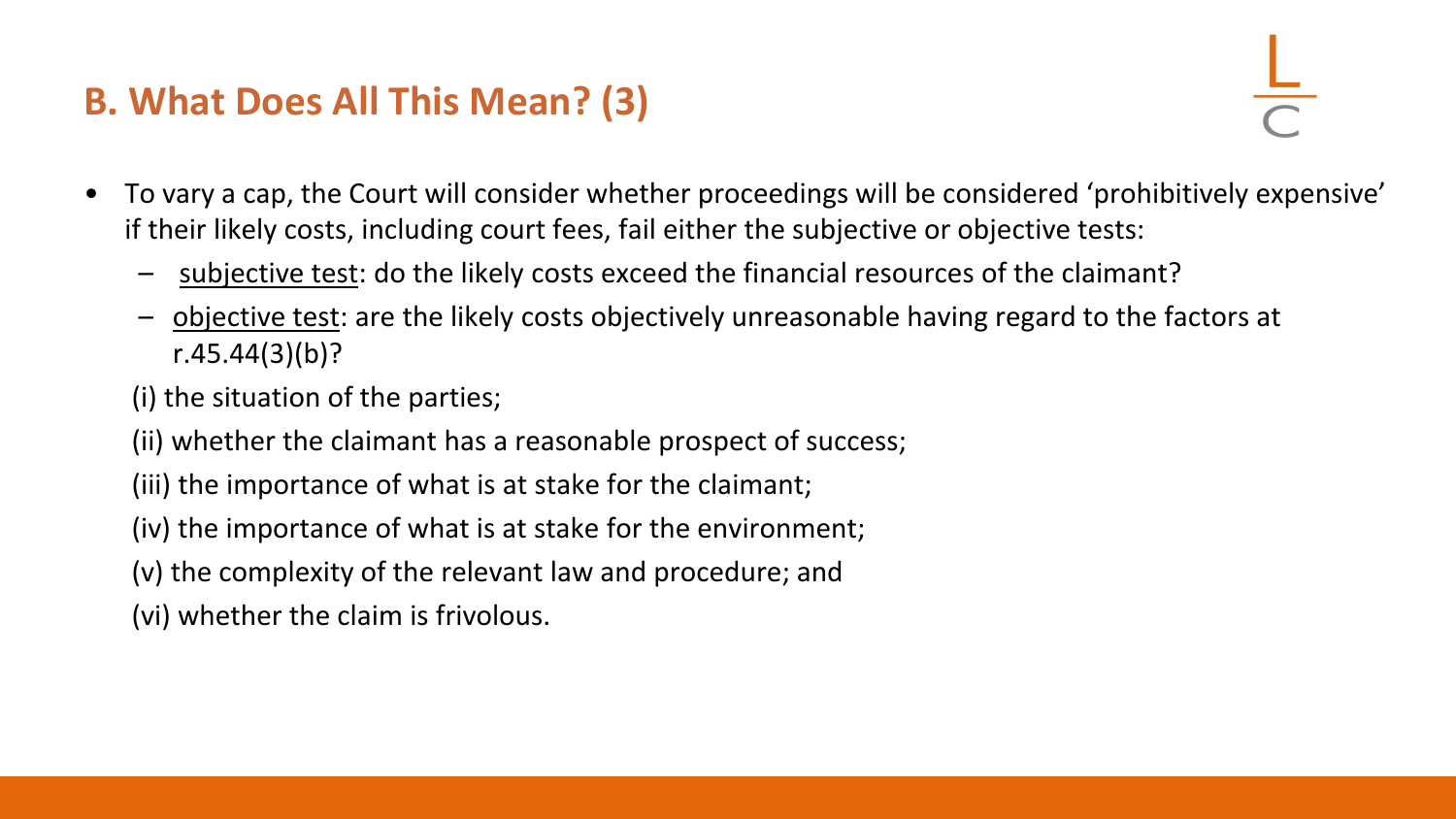### **B. What Does All This Mean? (4)**

- AND the cap can now be varied after it has been set
- New Amended Rules April 2018 (seeking to apply *R (Royal Society for the Protection of Birds) v Secretary of State for Justice* [2017] EWHC 2309 (Admin)) Rules
- The (Amended) Rules provide that where a cap is sought to be varied:
	- by a claimant it must "be made in the claim form and provide the claimant's reasons why, if the variation were not made, the *costs of the proceedings would be prohibitively expensive for the claimant*"
	- by a defendant it must "be made in the acknowledgment of service and provide the defendant's reasons why, if the variation were made, the costs of the proceedings would not be prohibitively expensive for the claimant" and it must "be determined *by the court at the earliest opportunity*".
- It is also provided that (emphasis added) "[a]n application to vary may be made at a later stage if there has been a *significant change in circumstances (including evidence that the schedule of the claimant's financial resources* contained **false or misleading information**) which means that the proceedings would **now**  $\rightarrow$  (a) be prohibitively expensive for the claimant if the variation were not made; or (b) not be prohibitively expensive for the claimant if *the variation were made*". Where such an application is made:
	- by the claimant it must "be accompanied by a revised schedule of the claimant's financial resources or confirmation that the *claimant's financial resources have not changed"* and "*provide reasons why the proceedings would now be prohibitively expensive for the claimant if the variation were not made*"
	- by the defendant it must "provide reasons why the proceedings would now not be prohibitively expensive for the claimant if *the variation were made."*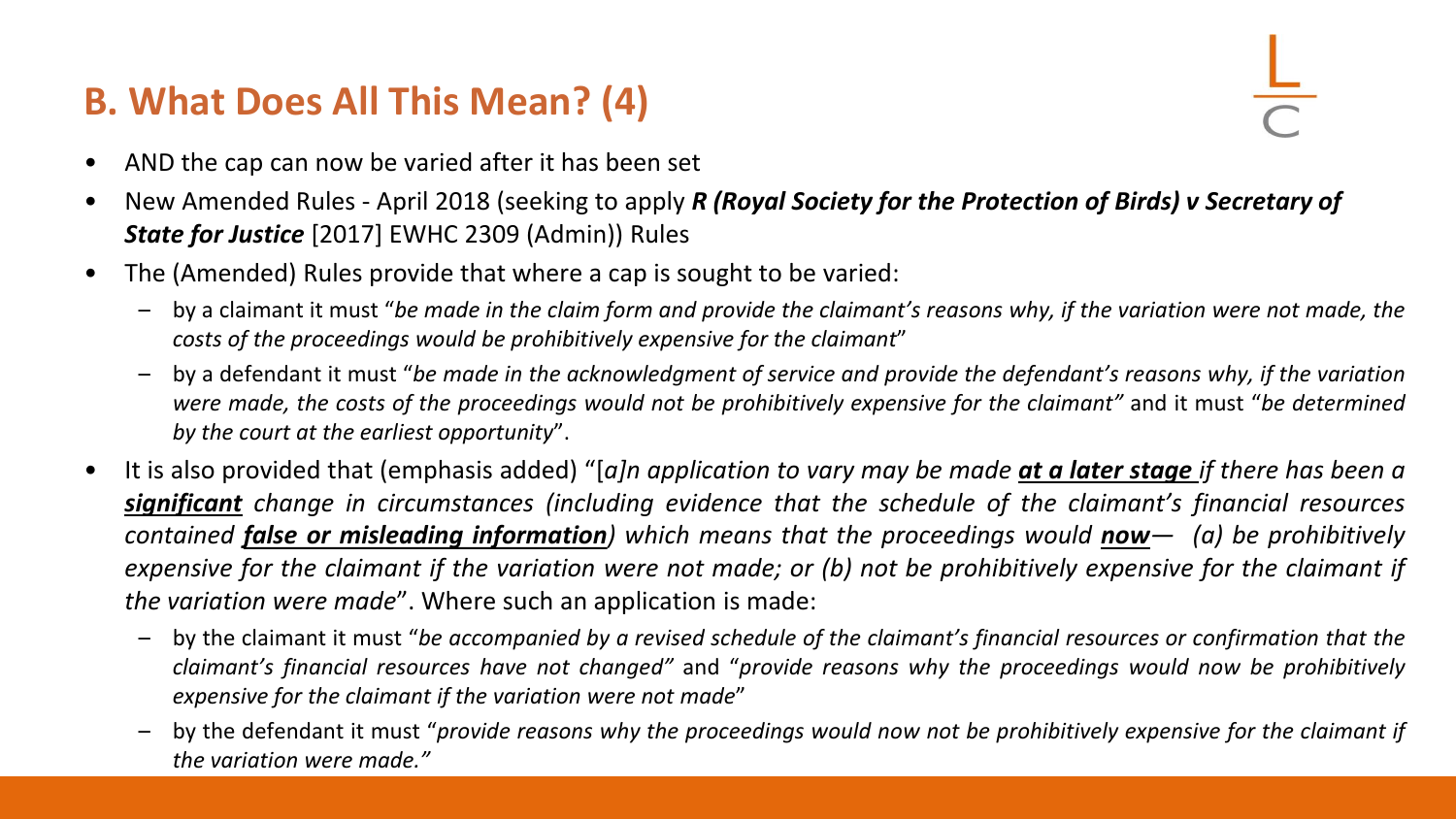### **B. What Does All This Mean? (5)**

- 
- Fourthly, it means in most cases you want to have one claimant not many claimants. Each Claimant is responsible for their own cost cap…

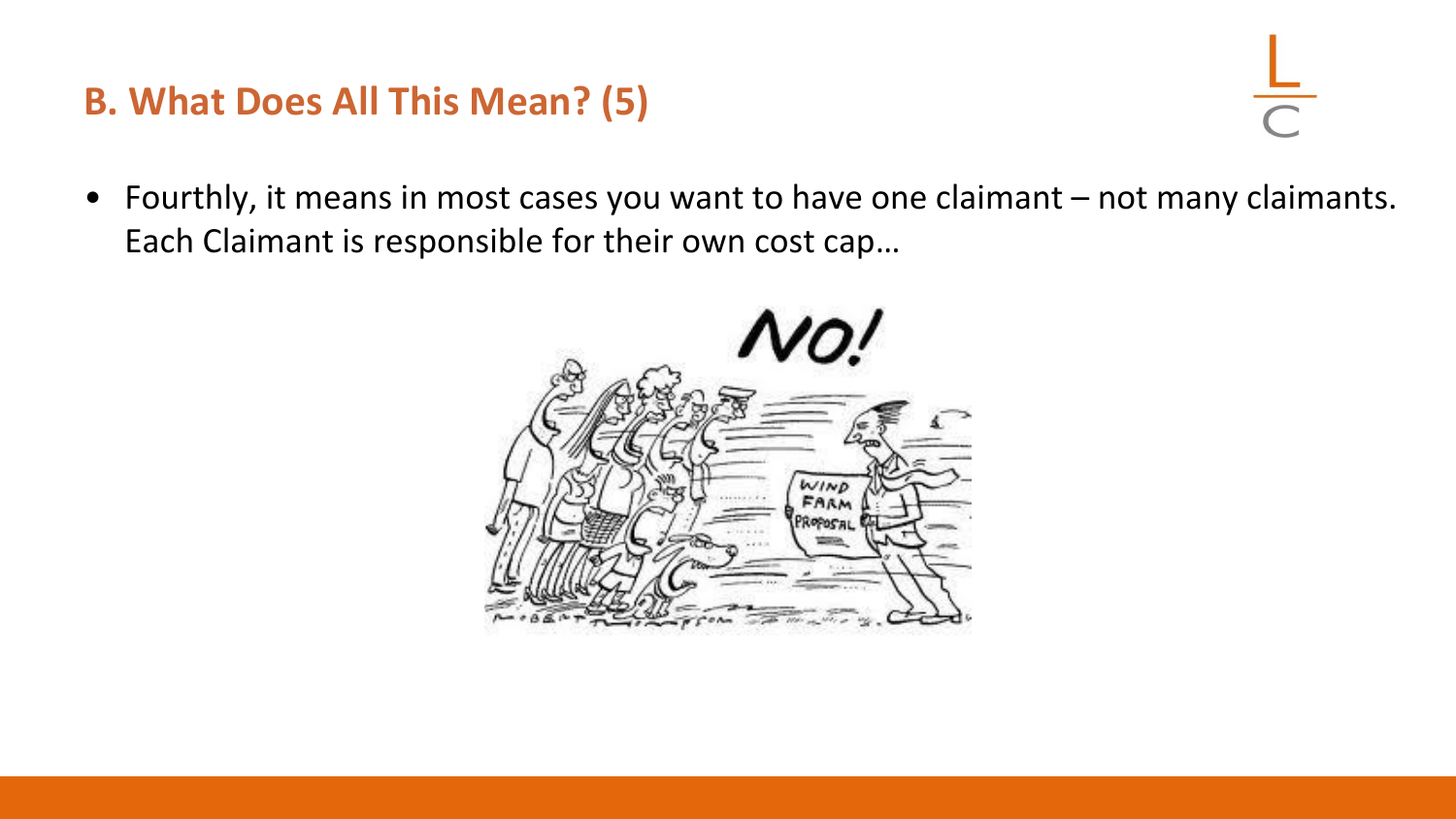### **B. What claims are covered?**

- (i) judicial reviews; most/many planning judicial reviews likely to be caught as "environmental"
- (ii) "*review under statute*" e.g. statutory review (not appeals) such as s. 288;
- (iii) *"does not apply to appeals other than appeals brought under section 289(1) of the Town and Country Planning Act 1990 or section 65(1) of the Planning (Listed Buildings and Conservation Areas) Act 1990, which are for the purposes of this Section to be treated as reviews under statute*".
- But **NB protection only extends beyond judicial review** to (ii) and (iii) above if the claim challenges "*the legality of any decision, act or omission of a body exercising public functions, and which is within the scope of Article 9(1) or 9(2)".*
- Article 9(1) and (2): So basically only if challenge EIR, EIA, IED … *take advice if not a judicial review*
- For other cases outside Articles 9(1) and (2), e.g. those within Article 9(3) protection still only applies to judicial reviews, not statutory reviews or appeals.
- Art. 9(3) "*administrative or judicial procedures to challenge acts and omissions by private persons and public authorities which contravene provisions of its national law relating to the environment*"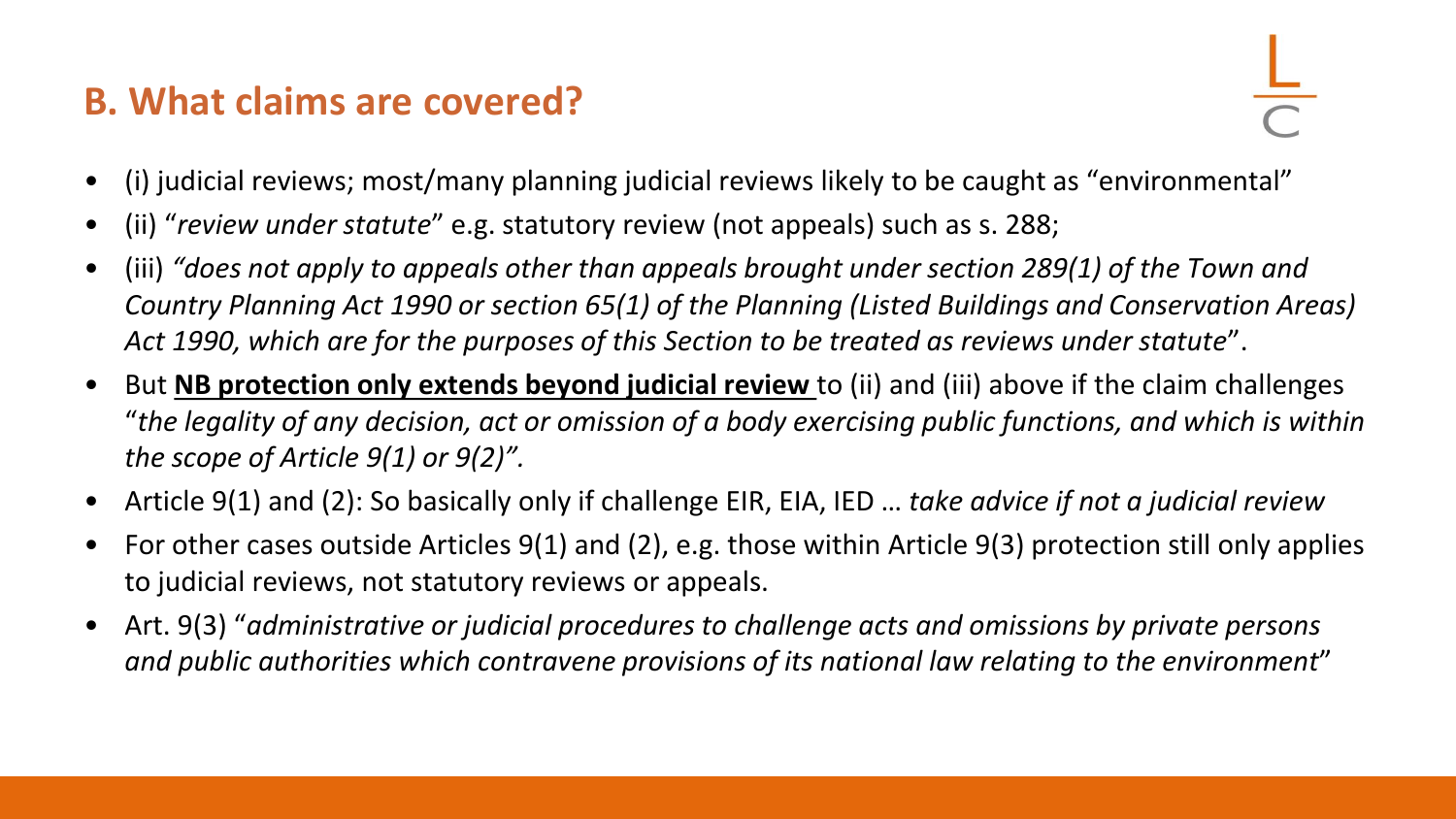## **B. What if our case isn't in these catergories?**

- Many might not be, e.g.:
	- Cases such as other statutory review (many s.288 or s.289 TCPA 1990 claims)
	- Other public law claims which are not within judicial review, e.g. appeals to the General Regulatory Chamber of the First Tier Tribunal
	- private law cases (e.g. nuisance).
- NB: Non environmental JRs will usually fall within the scope of applying for Cost Capping Orders
- In all these cases: take advice. Inside different legal structure:
- (a) Cases where no EU law element: old *Corner House* principles. These generally have more room for judicial discretion so may be more favourable to claimants, but (for Parish Councils) degree of public interest can be an issue for localised impacts, and uncertainty e.g. financial requirements.
- (b) Cases where EU law makes Aarhus directly effective, apply Art 9(4) directly to avoid prohibitively expense: *R (Garner) v Elmbridge DC* [2011] 3 All ER 418. Probably this is mainly/only cases relating to Industrial Emissions Directive 2010/75/EU as main category of case where EU law is directly effective is EIA cases, which are caught
- (c) Cases where EU law in play but no direct reference to Aarhus, e.g. Habitats, Strategic EIA: see C-240/09 *Lesoochranárske Zoskupenie VLK* [2011] 2 C.M.L.R. 43 while Art. 9(3) not of direct effect, it was for the national court *"to interpret its national law in a way which, to the fullest extent possible, is consistent with the objectives laid down in Article 9(3) of the Aarhus Convention".* Many Habitats cases however likely to be EIA cases.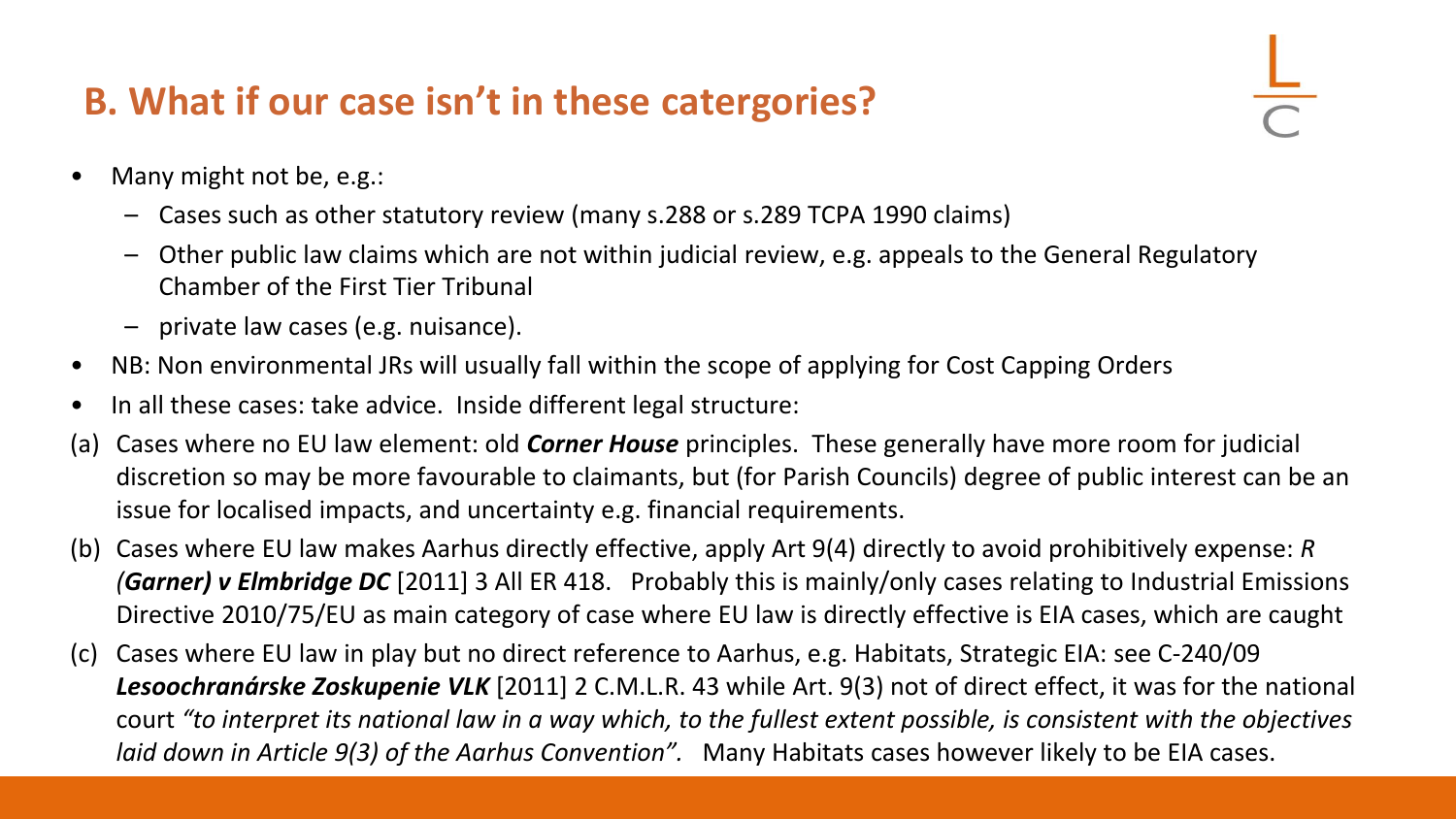### **Issues in making the claim – other considerations**

- 1. Venue where is the LPA/Parish? Is their substantial the local interest? London or transfer to a regional court?
- 2. Expedition or urgency can be sought if justified
- 3. Interim relief: CPR Part 25 PD: if "*injunction is necessary to prevent significant environmental damage and to preserve the factual basis of the proceedings*" – take advice because there is a risk of cross-undertakings for damages
- 4. Summary Grounds of Resistance;
	- served by Defendant's / and Interested Parties if they wish
	- Strategic decisions; Length? Evidence?
- 5. Reply: Claimant's may wish to serve a "Reply"
- 6. Reply to a Reply?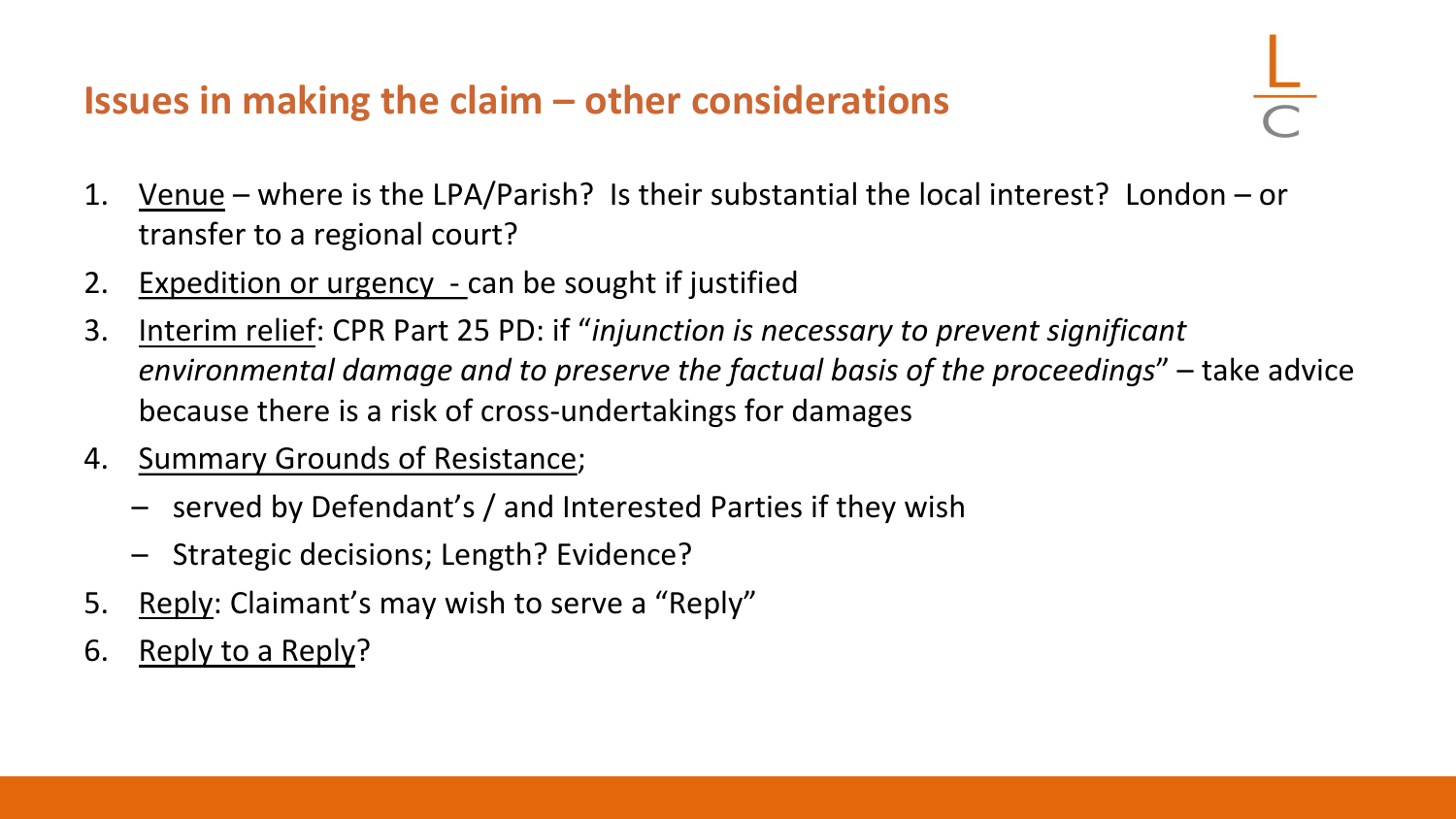### **C. Oral Permission Hearings**

- **1. Refusal of permission** → **Renewal to Oral Hearing?**
- Tight timetable to renew; 7 days
- Carefully review case but
	- many cases which are refused on the papers are granted at oral renewal
	- "arguability" is a poorly defined concept
	- Around 20-25% of cases get permission on the papers
	- Around 60% of cases which renew get permission at the oral hearing
	- Public Law Project did research which showed that permission grants range from Judges who grant permission in 46% of cases to a judge who granted 0% (which was in immigration)

### **2. OPH Hearings**

- They are usually short; they are supposed to be 30 minutes …
- Skeleton arguments; direct them to *arguability*
- Knowing your judge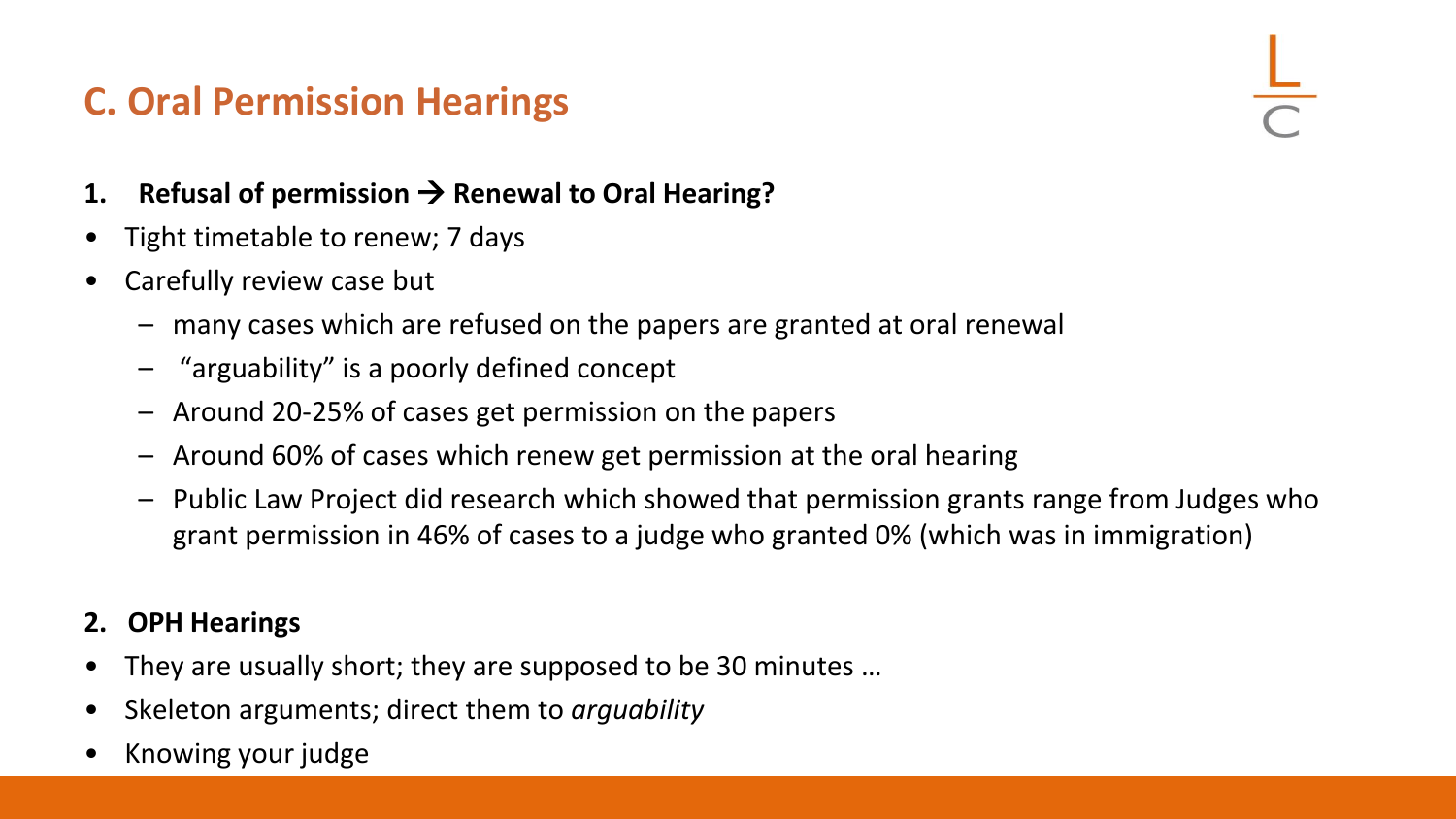### **D. Issues Post Permission and Substantive Hearings**

- **1. Main issue for Parish Councils is usually evidence**
- Defendants: main opportunity to serve evidence is with "Detailed Grounds of Defence"
- Claimants, Defendants, and IPs: Duty of Candour
- Claimants often want to put in further evidence
- **2. Other issues which may come up for Parish Councils include**
- Cross examination
- Disclosure orders
- Issues as to what to include in bundles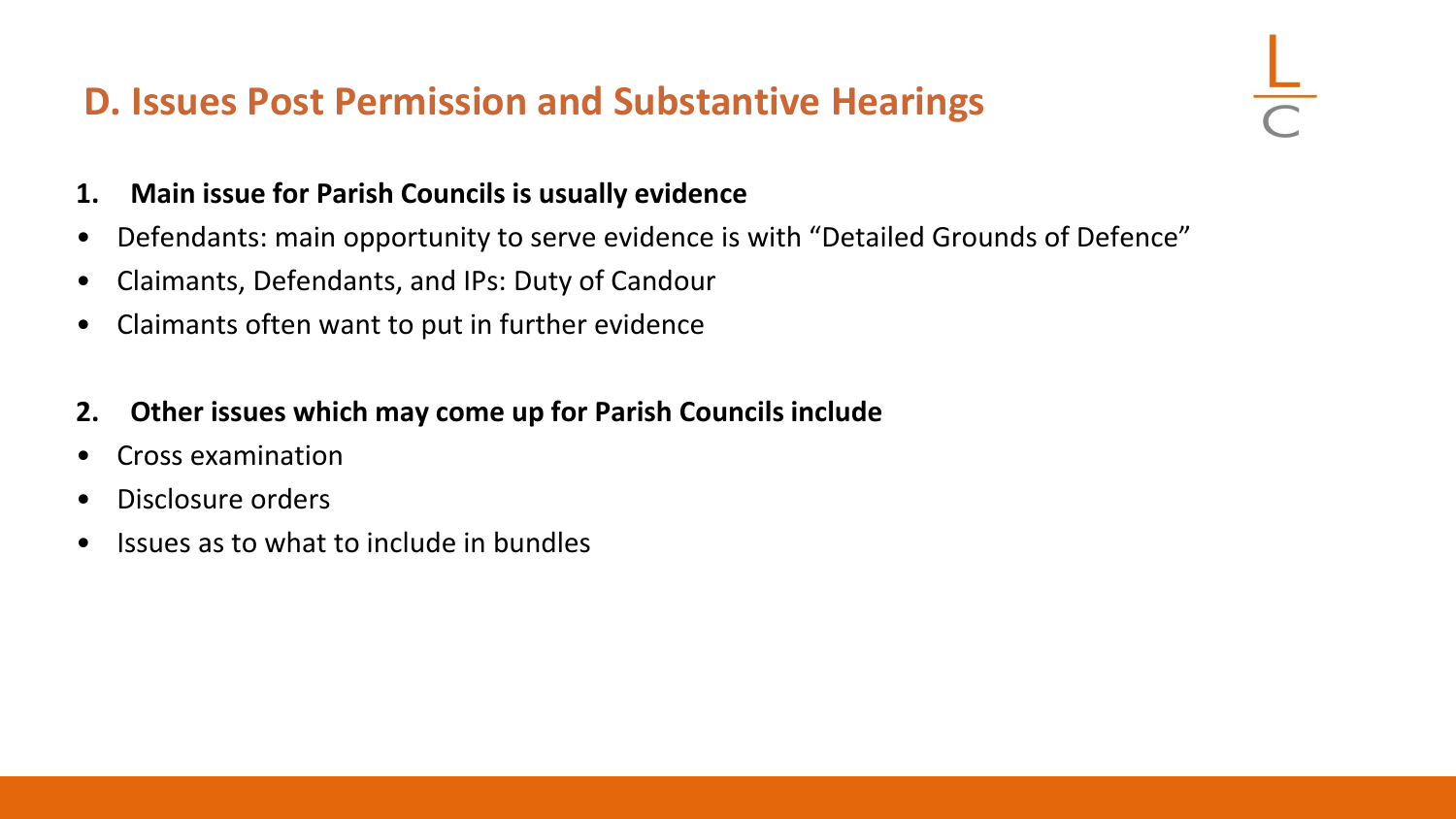## **E. Issues following a Hearing**

### **So you win – what next?**

- Always advise clients to think about what happens if/when you win think hard before bringing a case (time, expense) because
	- What happens *next* after success → remitted appeal / fresh decision
	- If you know what you want to happen next, there may be parts of a judgment that can help that path  $-$  if you've thought about it
	- Knowing that path impacts how you run a case
	- $-$  Thinking medium and long-term  $\rightarrow$  Neighbourhood Plans? Allocating housing?
- Always advise clients to also think about what happens if you lose
	- Impacts other cases especially in a Parish / local authority area
	- Influencing development in an area takes place over time